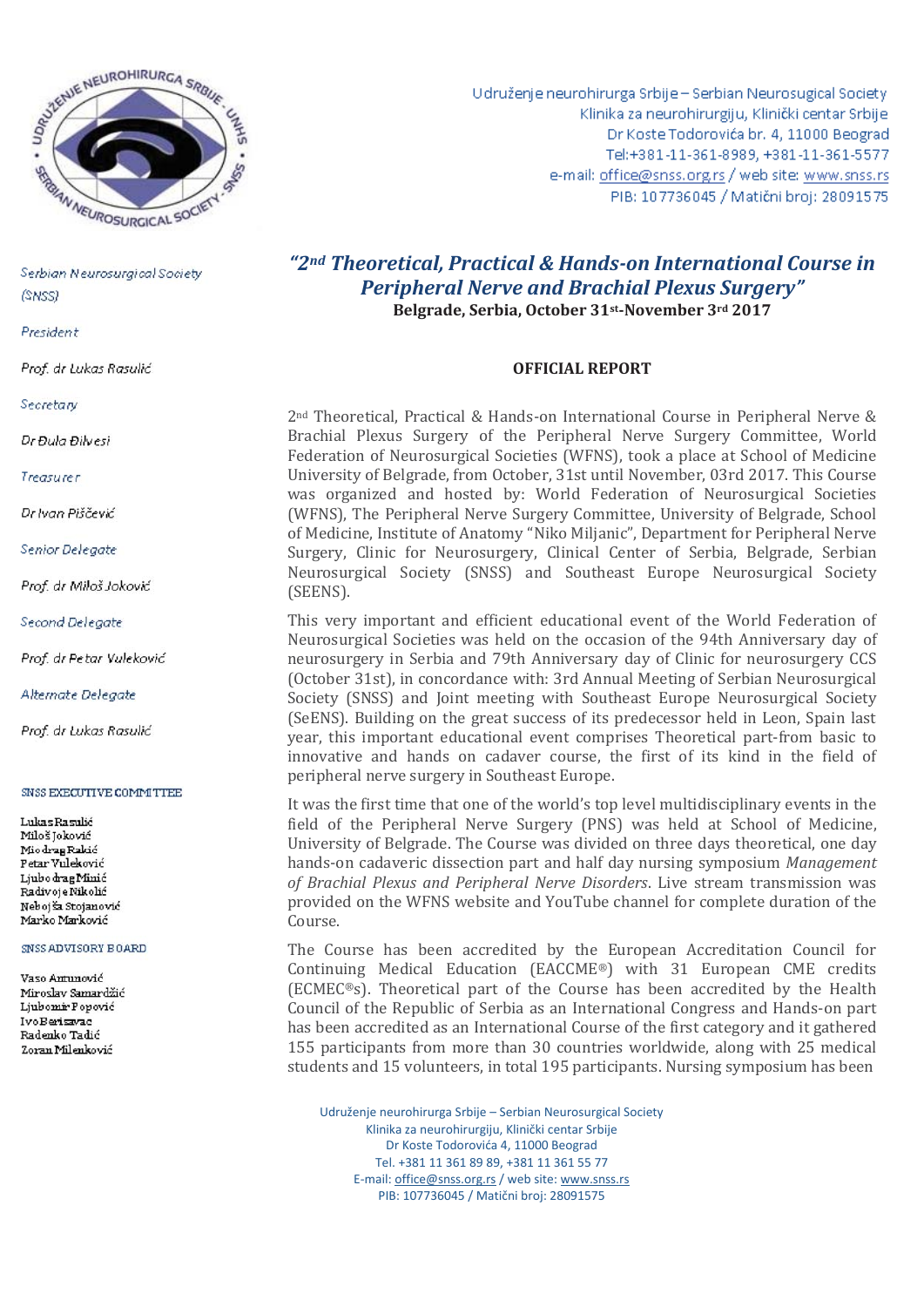

Udruženje neurohirurga Srbije - Serbian Neurosugical Society Klinika za neurohirurgiju, Klinički centar Srbije Dr Koste Todorovića br. 4, 11000 Beograd Tel:+381-11-361-8989, +381-11-361-5577 e-mail: office@snss.org.rs / web site: www.snss.rs PIB: 107736045 / Matični broj: 28091575

Serbian Neurosurgical Society (SNSS)

President

Prof. dr Lukas Rasulić

Secretary

Dr Đula Đilvesi

Treasurer

Dr Ivan Piščević

Senior Delegate

Prof. dr Miloš Joković

Second Delegate

Prof. dr Petar Vuleković

Alternate Delegate

Prof. dr Lukas Rasulić

### SNSS EXECUTIVE COMMITTEE

Lukas Rasulić Miloš Joković MiodragRakić Petar Vuleković Liubo drag Minić Radivoje Nikolić Nebojša Stojanović Marko Marković

#### SNSS ADVISORY BOARD

Vaso Antunović Miroslav Samardžić Ljubomir Popović IvoBerisavac Radenko Tadić Zoran Milenković

accredited by the Health Council of the Republic of Serbia as a National symposium with international participation, with 9 credits for lecturers and 5 credits for participants.

The importance of the event has been recognized by all relevant institutions in Republic of Serbia and it was held under the auspices of Ministry of health Republic of Serbia and Minister of health Ass. dr Zlatibor Loncar.

# **The Course in pictures**

The night before the opening of the Course, Prof. Dr Lukas Rasulic, Course Director, officially welcomed distinguished guests and invited speakers to Belgrade with Welcome faculty reception, hosted in the Hotel Constantine the Great.



Picture 1. *Welcome Faculty reception (Hotel Constantine the Great, October 30th, 2017)*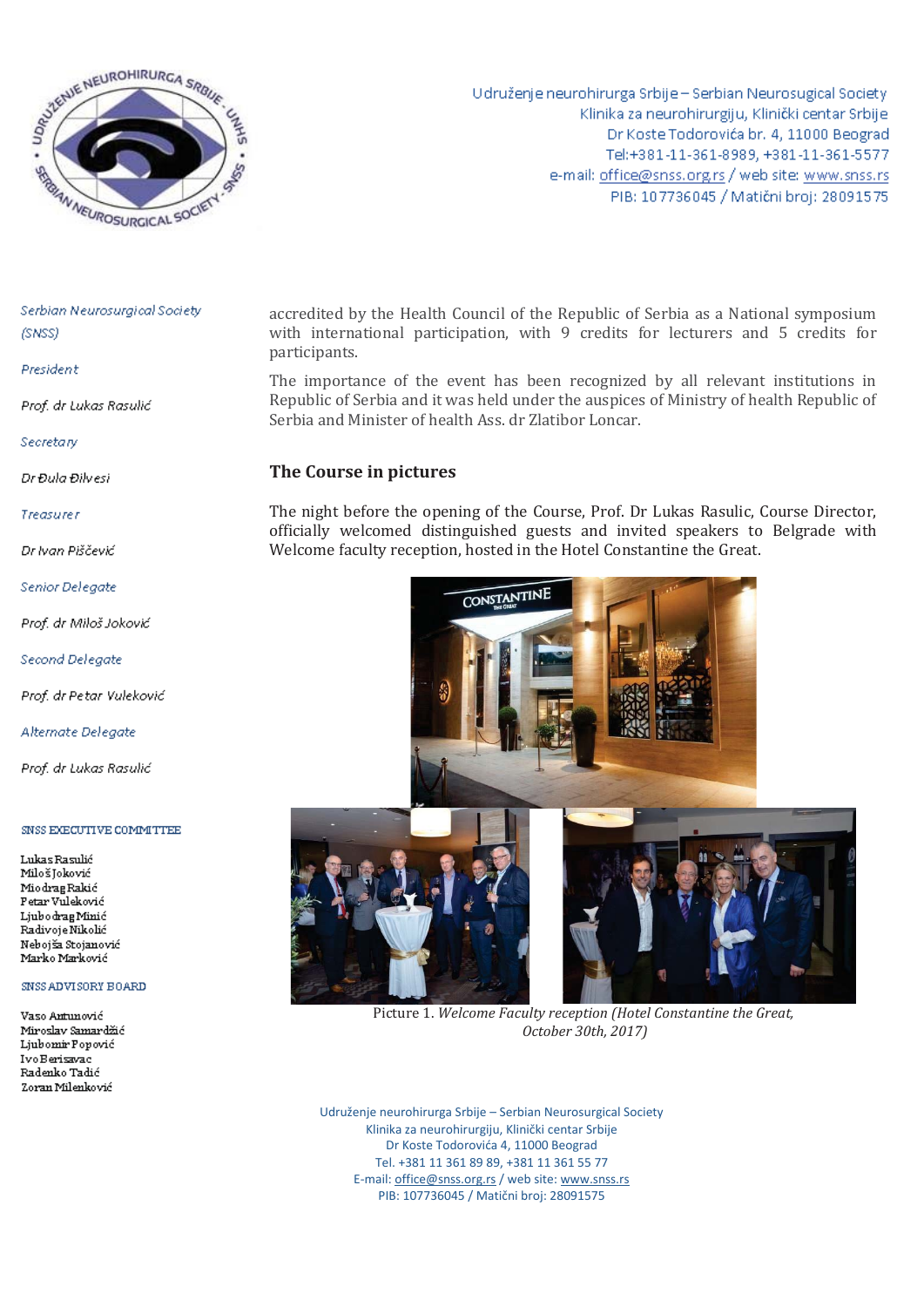

President

Prof. dr Lukas Rasulić

Secretary

Dr Đula Đilvesi

**Treasurer** 

Dr Ivan Piščević

**Senior Delegate** 

Prof. dr Miloš Joković

Second Delegate

Prof. dr Petar Vuleković

Alternate Delegate

Prof. dr Lukas Rasulić

### SNSS EXECUTIVE COMMITTEE

Lukas Rasulić Miloš Joković Miodrag Rakić Petar Vuleković Ljubo drag Minić Radivoje Nikolić Nebojša Stojanović Marko Marković

### SNSS ADVISORY BOARD

Vaso Antunović Miroslav Samardžić Liubomir Ponović IvoBerisavac Radenko Tadić Zoran Milenković

Udruženje neurohirurga Srbije - Serbian Neurosugical Society Klinika za neurohirurgiju, Klinički centar Srbije Dr Koste Todorovića br. 4, 11000 Beograd Tel:+381-11-361-8989, +381-11-361-5577 e-mail: office@snss.org.rs / web site: www.snss.rs PIB: 107736045 / Matični broj: 28091575

Prof. Lukas Rasulic, Course Director and President of Serbian Neurosurgical Society and President of Southeast Europe Neurosurgical Society, along with Dr Mariano Socolovsky and Prof. dr Branislav Filipovic, Course directors, officially opened the Course and welcomed invited speakers and participants. On behalf of Minister of Health, Ass. Dr Zlatibor Lončar, Mrs. Danijela Urosevic, Assistant Minister for European integration and international cooperation, Prof. Dr Nebojsa Lalic, Dean of the School of Medicine, University of Belgrade and Prof. Dr Milos Jokovic, Director of the Clinic of neurosurgery, Clinical Center of Serbia, gave their support and welcomed guests.





*Picture 2. Opening ceremony - Course Directors: Prof. Dr Lukas Rasulic, Prof. Dr Mariano Socolovsky, Prof. Dr Branislav Filipovic (October 31st 2017, School of Medicine, University of Belgrade)* 

After the Opening ceremony, Prof. Madjid Samii gave special guest lecture: *Development of Peripheral nerve surgery: Personal experience in more than 50 years.* 



*Picture 3. Special guest lecturer - Prof. Madjid Samii (October 31st 2017, School of Medicine, University of Belgrade)* 

At the end of the scientific program, on October  $31st$ , Gala dinner for faculty and participants was held in the restaurant Aeroklub. On behalf of the Serbian Neurosurgical Society, Prof. Rasulic delivered honorary memberships in Serbian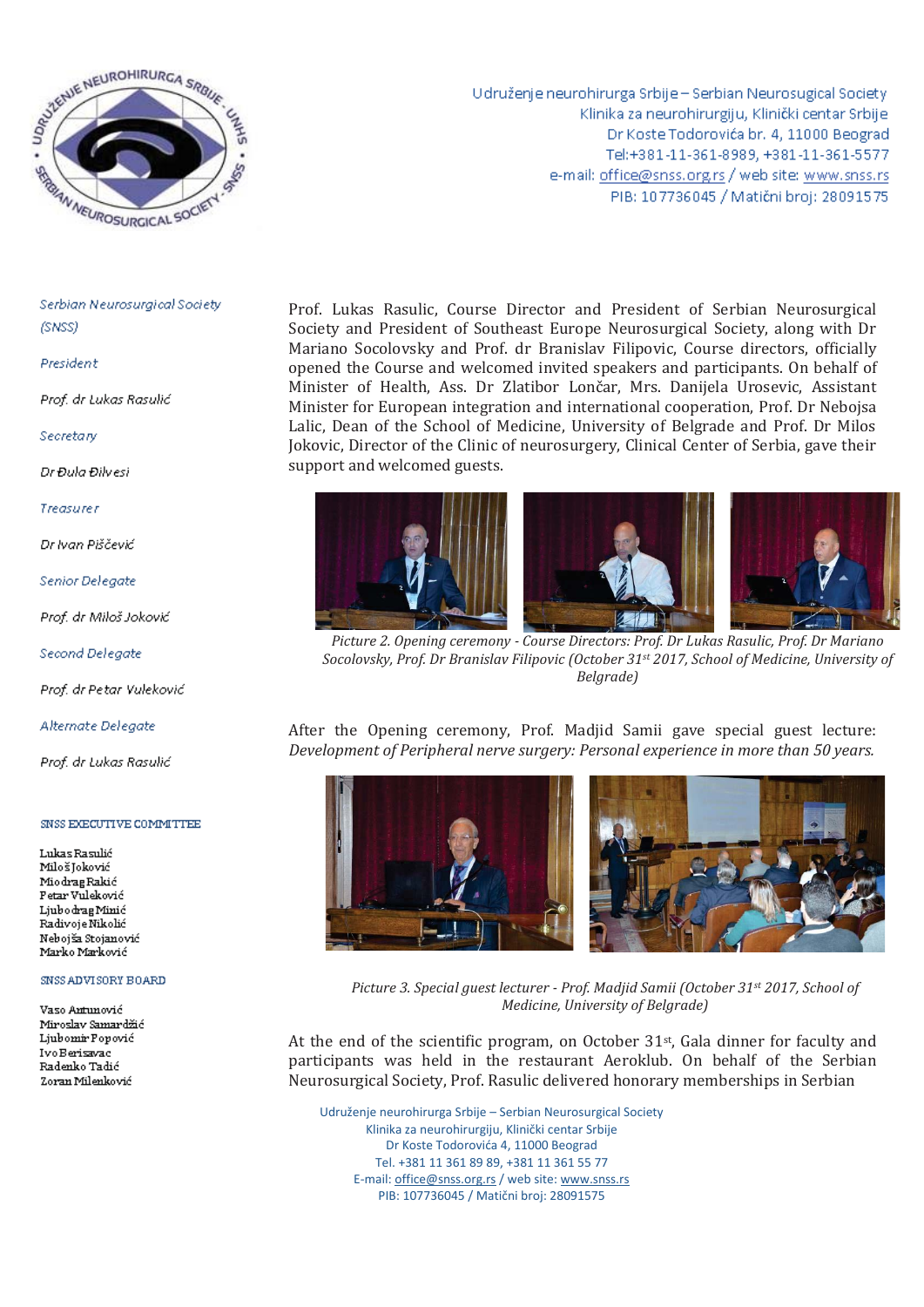

President

Prof. dr Lukas Rasulić

Secretary

Dr Đula Đilvesi

Treasurer

Dr Ivan Piščević

Senior Delegate

Prof. dr Miloš Joković

Second Delegate

Prof. dr Petar Vuleković

Alternate Delegate

Prof. dr Lukas Rasulić

#### SNSS EXECUTIVE COMMITTEE

Lukas Rasulić MilošJoković Miodrag Rakić Petar Vuleković Ljubo drag Minić Radivoje Nikolić Nebojša Stojanović Marko Marković

#### SNSS ADVISORY BOARD

Vaso Antunović Miroslav Samardžić Liubomir Popović IvoBerisavac Radenko Tadić Zoran Milenković

Udruženje neurohirurga Srbije - Serbian Neurosugical Society Klinika za neurohirurgiju, Klinički centar Srbije Dr Koste Todorovića br. 4, 11000 Beograd Tel:+381-11-361-8989, +381-11-361-5577 e-mail: office@snss.org.rs / web site: www.snss.rs PIB: 107736045 / Matični broj: 28091575

Neurosurgical Society to: Mariano Socolovsky, Alain Gilbert, Piero Luigi Raimondi, Rajiv Midha, Debora Garozzo, Eric Zager, Mario Siqueira, Shimon Rockhind, Kartik Krishnan, Thomas Kretschmer, Kåre Fugleholm, Jorge Francisco Clifton Correa, Allan Belzberg and Gregor Antoniadis.



Picture 4. Gala dinner and SNSS Honorary members (October 31st 2017, Restaurant Aeroklub)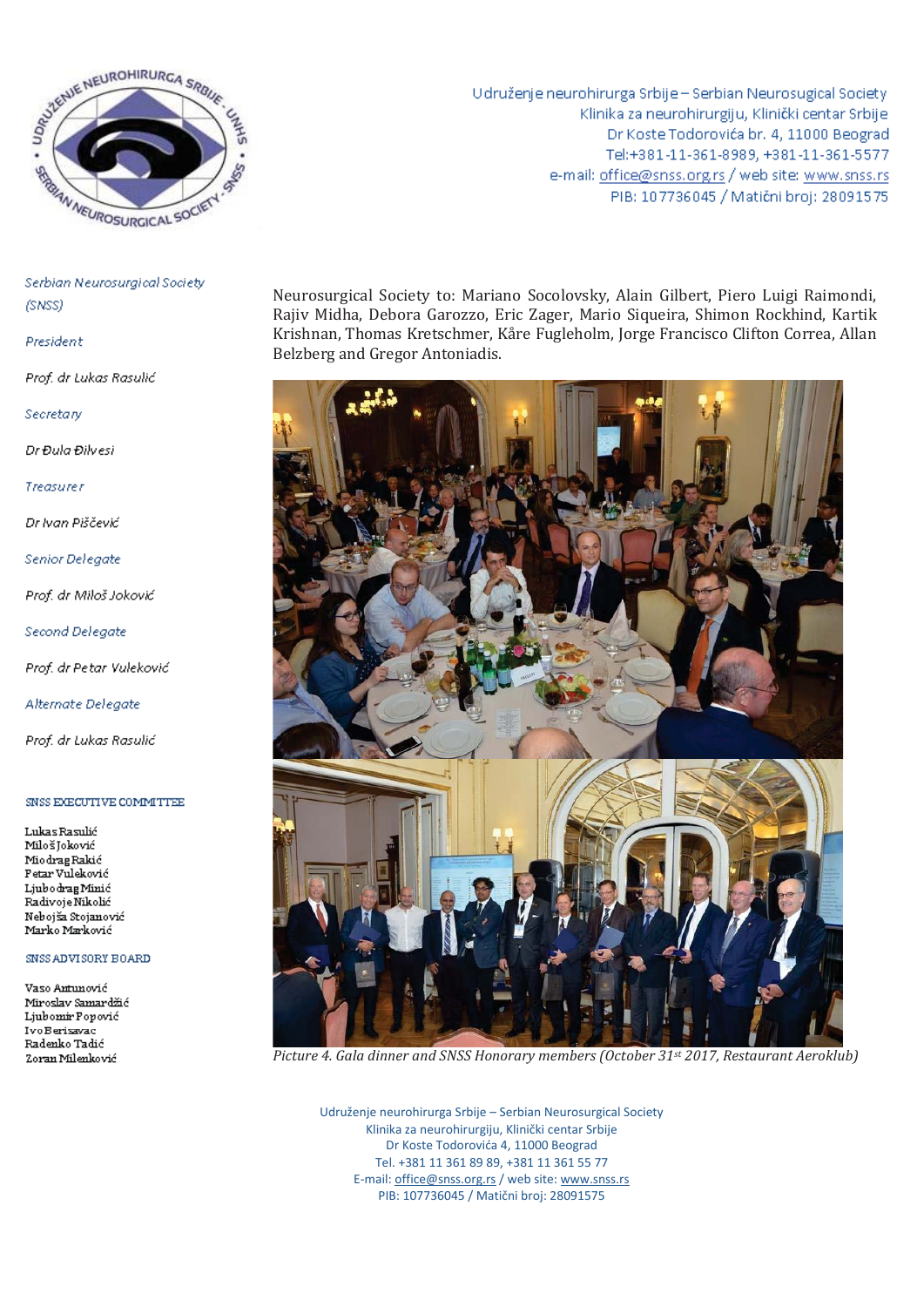

President

Prof. dr Lukas Rasulić

Secretary

Dr Đula Đilvesi

Treasurer

Dr Ivan Piščević

Senior Delegate

Prof. dr Miloš Joković

Second Delegate

Prof. dr Petar Vuleković

Alternate Delegate

Prof. dr Lukas Rasulić

## SNSS EXECUTIVE COMMITTEE

Lukas Rasulić Miloš Joković Miodrag Rakić Petar Vuleković Ljubo drag Minić Radivoje Nikolić Nebojša Stojanović Marko Marković

# SNSS ADVISORY BOARD

Vaso Antunović Miroslav Samardžić Ljubomir Popović IvoBerisavac Radenko Tadić Zoran Milenković

Udruženje neurohirurga Srbije - Serbian Neurosugical Society Klinika za neurohirurgiju, Klinički centar Srbije Dr Koste Todorovića br. 4, 11000 Beograd Tel:+381-11-361-8989, +381-11-361-5577 e-mail: office@snss.org.rs / web site: www.snss.rs PIB: 107736045 / Matični broj: 28091575

On November 1st 2017, 4 scientific sessions were held, as well as the 1st Business Meeting of EANS Section of Peripheral Nerve Surgery. In the evening, Faculty dinner took place in Restaurant SOFA.



Picture 5. Faculty and participants (November 1st 2017, School of Medicine, Belgrade)



Picture 6. The 1<sup>st</sup> business meeting of EANS Section of Peripheral Nerve Surgery (November 1st 2017, School of Medicine, Belgrade)



Picture 7. Faculty dinner (November 1st 2017, Restaurant Sofa)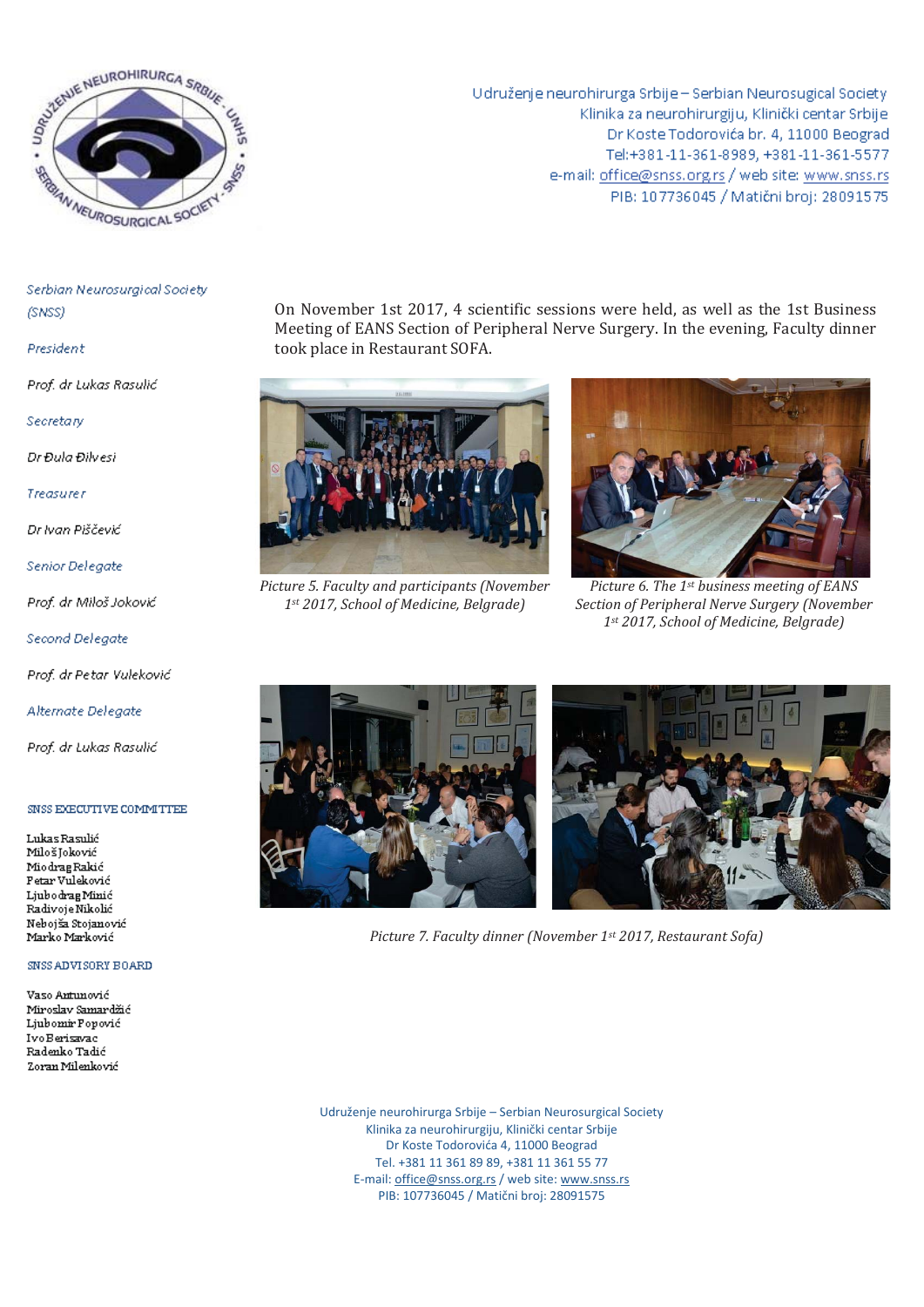

Udruženje neurohirurga Srbije - Serbian Neurosugical Society Klinika za neurohirurgiju, Klinički centar Srbije Dr Koste Todorovića br. 4, 11000 Beograd Tel:+381-11-361-8989, +381-11-361-5577 e-mail: office@snss.org.rs / web site: www.snss.rs PIB: 107736045 / Matični broj: 28091575

Serbian Neurosurgical Society (SNSS)

President

Prof. dr Lukas Rasulić

Secretary

Dr Đula Đilvesi

Treasurer

Dr Ivan Piščević

**Senior Delegate** 

Prof. dr Miloš Joković

Second Delegate

Prof. dr Petar Vuleković

Alternate Delegate

Prof. dr Lukas Rasulić

## SNSS EXECUTIVE COMMITTEE

Lukas Rasulić Miloš Joković Miodrag Rakić Petar Vuleković Ljubo drag Minić Radivoje Nikolić Nebojša Stojanović Marko Marković

## SNSS ADVISORY BOARD

Vaso Antunović Miroslav Samardžić Ljubomir Popović IvoBerisavac Radenko Tadić Zoran Milenković

On November 2nd 2017, 2 scientific sessions were held and Serbian traditional dinner in Restaurant Sokace.



Picture 8. Scientific Program (November 2<sup>nd</sup> 2017, School of Medicine, Belgrade)





Picture 9. Serbian Traditional Dinner (November 2nd, 2017, Restaurant Sokace)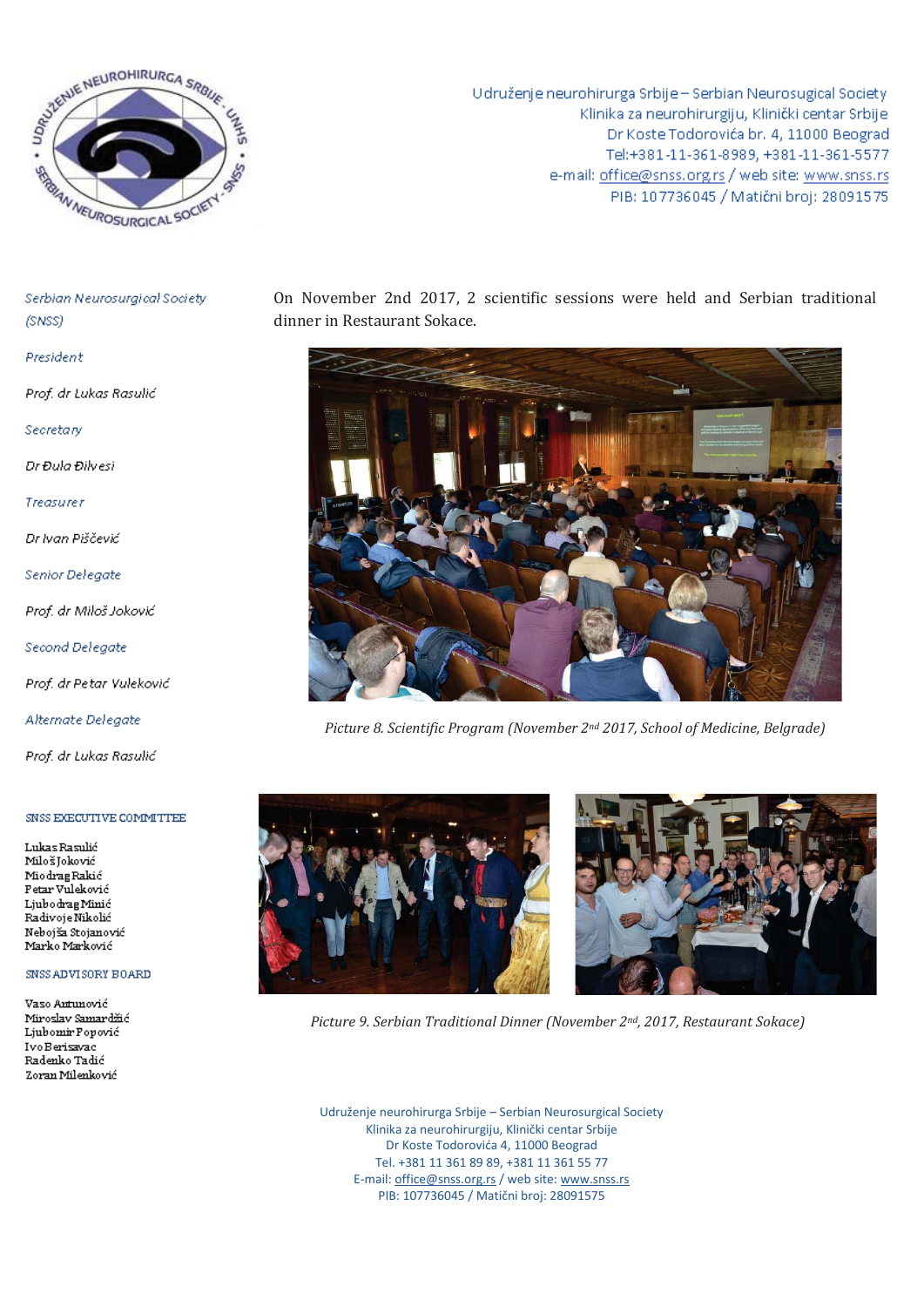

## President

Prof. dr Lukas Rasulić

Secretary

Dr Đula Đilvesi

Treasurer

Dr Ivan Piščević

**Senior Delegate** 

Prof. dr Miloš Joković

Second Delegate

Prof. dr Petar Vuleković

Alternate Delegate

Prof. dr Lukas Rasulić

#### SNSS EXECUTIVE COMMITTEE

Lukas Rasulić Miloš Joković Miodrag Rakić Petar Vuleković Ljubo drag Minić Radivoje Nikolić Nebojša Stojanović Marko Marković

### SNSS ADVISORY BOARD

Vaso Antunović Miroslav Samardžić Ljubomir Popović IvoBerisavac Radenko Tadić Zoran Milenković

Udruženje neurohirurga Srbije - Serbian Neurosugical Society Klinika za neurohirurgiju, Klinički centar Srbije Dr Koste Todorovića br. 4, 11000 Beograd Tel:+381-11-361-8989, +381-11-361-5577 e-mail: office@snss.org.rs / web site: www.snss.rs PIB: 107736045 / Matični broj: 28091575

On November 3rd 2017, practical part of the Course - cadaveric dissections were held at Institute for Anatomy, School of Medicine Belgrade, as well as the Nursing symposium Management of Brachial Plexus and Peripheral Nerve Disorders. In the evening, Farewell dinner & Belgrade clubbing took place in the club Dudurudu.



Picture 10. Cadaveric dissections (November 3rd 2017, Institute of anatomy "Niko Miljanic")



Picture 11. Farewell dinner & Belgrade clubbing (November 3rd 2017, Club Dudurudu)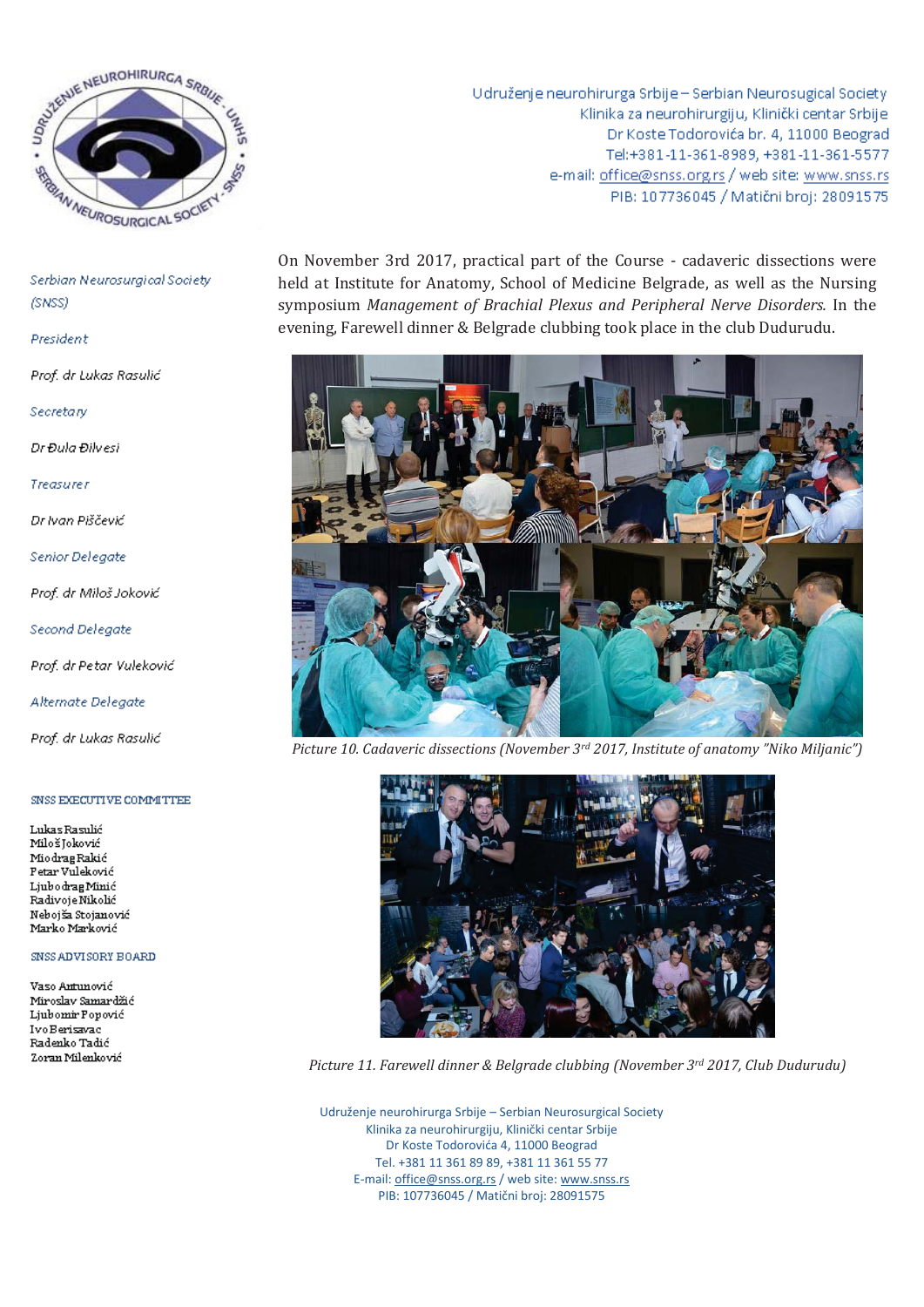

President

Prof. dr Lukas Rasulić

Secretary

Dr Đula Đilvesi

**Treasurer** 

Dr Ivan Piščević

Senior Delegate

Prof. dr Miloš Joković

Second Delegate

Prof. dr Petar Vuleković

Alternate Delegate

Prof. dr Lukas Rasulić

#### SNSS EXECUTIVE COMMITTEE

Lukas Rasulić Miloš Joković MiodragRakić Petar Vuleković Ljubo drag Minić Radivoje Nikolić Nebojša Stojanović Marko Marković

### SNSS ADVISORY BOARD

Vaso Antunović Miroslav Samardžić Ljubomir Popović IvoBerisavac Radenko Tadić Zoran Milenković

Udruženje neurohirurga Srbije - Serbian Neurosugical Society Klinika za neurohirurgiju, Klinički centar Srbije Dr Koste Todorovića br. 4, 11000 Beograd Tel:+381-11-361-8989, +381-11-361-5577 e-mail: office@snss.org.rs / web site: www.snss.rs PIB: 107736045 / Matični broj: 28091575

# **The Course in numbers**

The Congress was attended by total of 195 participants from 31 countries from 5 continents, including 25 medical students and 15 volunteers. Attendees were medical students, doctors, residents, consultants, but also well known neurosurgeons and world leading masters in peripheral nerve surgery. During the extraordinary 11 sessions, 51 expert from the field introduced participants in the following topics: Basic principles of diagnosis in peripheral nerve injuries, Clinical Examination, Basics, indications and surgical techniques in trauma, Special problems in traumatic injuries, Peripheral Nerve Tumors, Nerve compressions of the upper limbs, Nerve compressions of the lower limbs, Pain and peripheral nerve surgery, What can peripheral nerve surgeons do for tetraplegics?, Adult Brachial Plexus Surgery, Obstetric brachial plexus-the basics.

Practical part-Cadaveric dissections: Dissections by participants-upper limb and lower limb was executed by PNS experts and experts in anatomy and coordinated by Prof. Lukas Rasulic, Course Director.

Prof. Puskas, Prof. Filipovic, Prof. Vitosevic, Prof. Milisavljevic and Prof. Malikovic from the Institute of anatomy, School of medicine Belgrade gave clinical apply anatomy lessions for upper and lower extremity. After that, demo performance surgical approaches to the peripheral nerve surgery of the upper and lower extremity was shown to the participants by Manuel Llusa Perez, Mariano Socolovsky, Bassam Adas and Vincenzo Paterno. Assistance in practical work of the participants was provided by Kare Flugeholm, Eric Zager, Alan Belzberg and Gonzalo Bonilla. 10 work stations and 1 demo station, in total 11 specimens fresh frozen cadavers were present. Everyone agreed that this part of the Course was maximally useful and it was graded with highest grades in the evaluation form.

Whole program was available via live stream at the WFNS website and YouTube channel and it can be viewed at following links:

Day 1: https://youtu.be/u\_F0rrxscVM Day 2: https://youtu.be/jlPAfJmpK58 Day 3: https://youtu.be/Y7PX7CGFgvE Day 4: https://youtu.be/DiygQQsZwbs

 Within the Course, 1st business meeting of the EANS section of peripheral nerve surgery was held. Members of this section were also participants and/or faculties of the Course and they established their work after formal establishing of the section at EANS congress in Venice and agrred about future activities. Report from this meeting was sent to all members.